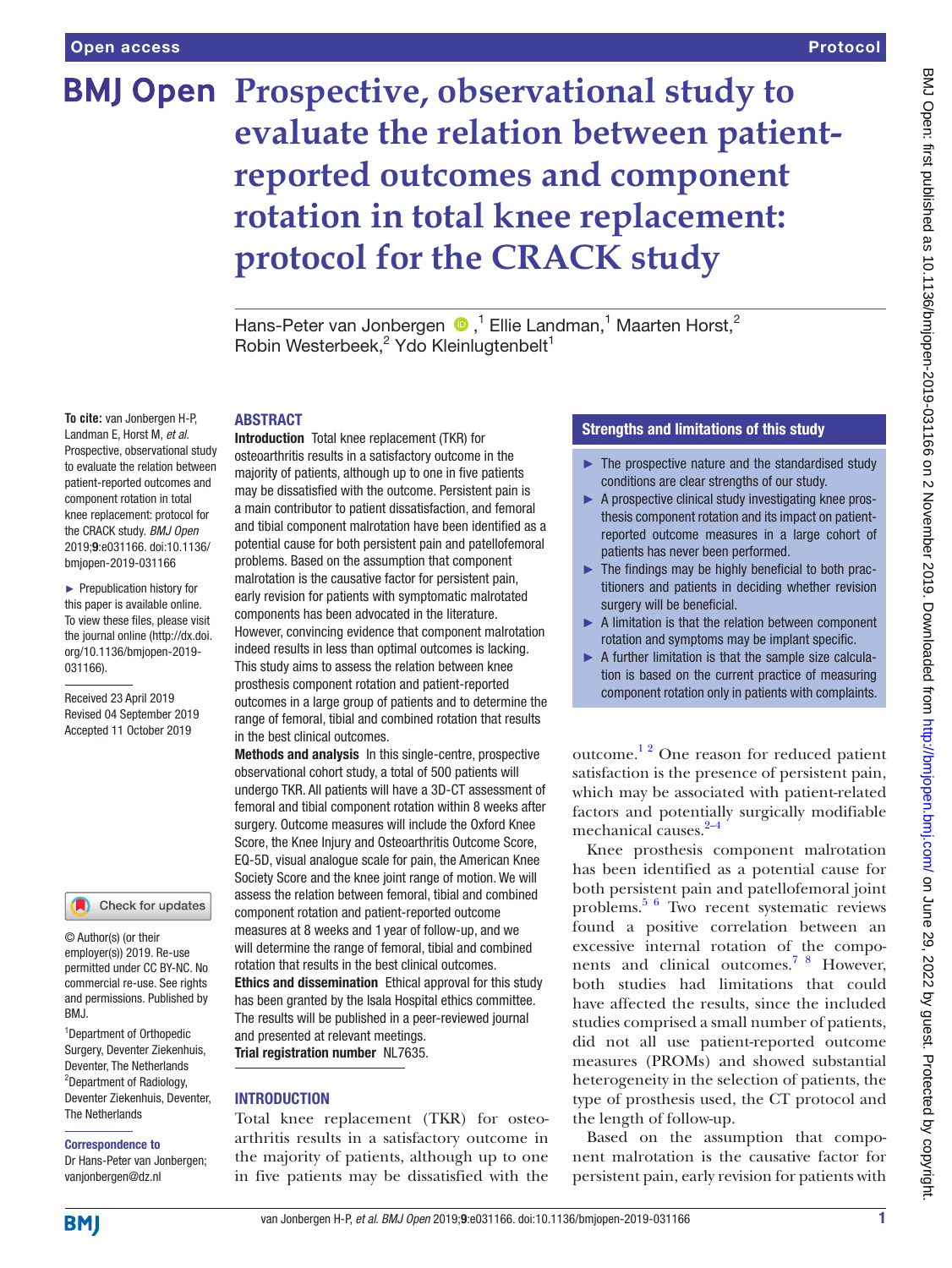symptomatic malrotated components has been advocated in the literature.<sup>[9](#page-3-1)</sup> Some studies indeed show a benefit of revision surgery for malrotation.<sup>9–11</sup> In marked contrast, a recent study found no relation between component rotation and pain and suggested caution when considering rotational malalignment as the cause of the pain. $^{12}$ 

With the expected increase in both the number of primary and revision TKRs performed and the socioeconomic impact of revision surgery, $1314$  it is clear that identifying a relation between component rotation and PROMs may have important consequences.

Our hypothesis is that there is a correlation between knee prosthesis component rotation and functional outcomes as assessed with PROMs. Therefore, the aim of this prospective observational study is to assess the relationship between component rotation and PROMs in a large cohort of patients and to determine the range of femoral, tibial and combined rotation that results in the best clinical outcomes.

# Methods and analysis

# Study design

This study was designed as a single-centre, prospective observational cohort study.

#### Study population

The study includes all mentally competent adult patients who will be treated with TKR for primary knee osteoarthritis (Kellgren and Lawrence grade III or IV). $^{15}$  $^{15}$  $^{15}$ 

In order to be eligible to participate in this study, a subject must meet all of the following criteria:

- ► Primary knee osteoarthritis.
- Informed consent for the surgical procedure.
- ► Signed informed consent for the study.

A potential subject who meets any of the following criteria will be excluded from participation in this study:

- ► Contraindication for joint replacement surgery in general (pregnancy, active infection and severe cardiac and/or respiratory comorbidities).
- ► Previous distal femoral or proximal tibial fracture resulting in an altered anatomy.
- ► Previous osteotomies around the knee resulting in an altered anatomy.

#### Sample size calculation

Regression analysis will be performed to assess the relationship between the primary determinant (component rotation) and the primary study endpoint. The Oxford Knee Score (OKS) as a dichotomous outcome (improvement above the minimal clinically important difference (MCID) vs no improvement) is the primary endpoint in this analysis. In a multivariate logistic regression model, we will include possible confounders based on their effect on the beta of the primary determinant and outcome measure. Based on clinical assumption and previous literature, we would like to test five variables on confounding aspects: gender, age, body mass index (BMI), degree of degenerative changes, and predominant medial or lateral osteoarthritis.

Based on the primary analysis using logistic regression, with an alpha of 0.05, power of 80% and 10% of patients in the unacceptable rotation group, we would need 480 patients to detect a difference of 9% in the acceptable rotation group. To account for loss to follow-up, we decided to include 500 patients in the study. Interim analysis is planned after the first 100 patients have been enrolled and have had CT assessment of component rotation. The results of this analysis will enable us to adjust the power analysis.

#### Study parameters

The primary endpoint of this study is the change from baseline  $OKS^{16}$  at 1year of follow-up in relation to femoral, tibial and combined component rotation. Additional outcome measures include the Knee Injury and Osteoarthritis Outcome Score,<sup>17</sup> five-level EQ-5D, visual analogue scale for pain, American Knee Society Score V.2011<sup>18 19</sup> and knee joint range of motion. In addition, we will assess the relation between rotation and the OKS as a continuous variable to obtain a more precise estimate of this relation.

#### Study procedures

After obtaining informed consent for the study, we will ask patients to complete the relevant PROMs. All TKRs will be performed by one of five experienced orthopaedic surgeons (with each performing >50 procedures per year) or residents under their direct supervision.

In all cases, a medial parapatellar arthrotomy will be used with implantation of a cemented, posterior stabilised, Persona total knee prosthesis (Zimmer-Biomet, Warsaw, Indiana). We will use the measured resection technique with anterior referencing to determine anteroposterior femoral component size. We aim for mechanical alignment. Intraoperatively, axial rotation of the femoral component will be assessed with reference to the posterior condylar line (PCL), with additional checks using the epicondylar axis and the trochlear anteroposterior axis. Tibial component rotation will be assessed using a combination of anatomical landmarks, including the tibial tuberosity, the anterior tibial crest and the anteromedial tibial contour. Coverage of the proximal tibia will be used as an additional check. The operating surgeon will specify the surgical methods used to assess femoral and tibial component rotation in the clinical records. We do not resurface the patella. Instead, circumpatellar denervation with electrocautery will be used in all patients. $20$ 

All patients will have a CT assessment of component rotation within 8 weeks after surgery. Low-dose3D-CT will be used in all cases, and measurements will be performed according to the Berger protocol. $^{21}$  $^{21}$  $^{21}$  The angle between the surgical transepicondylar axis and the PCL of the femoral component, and between the tip of the tibial tubercle and the geometric centre of the tibial component will be assessed by two reviewers blinded to the clinical data. The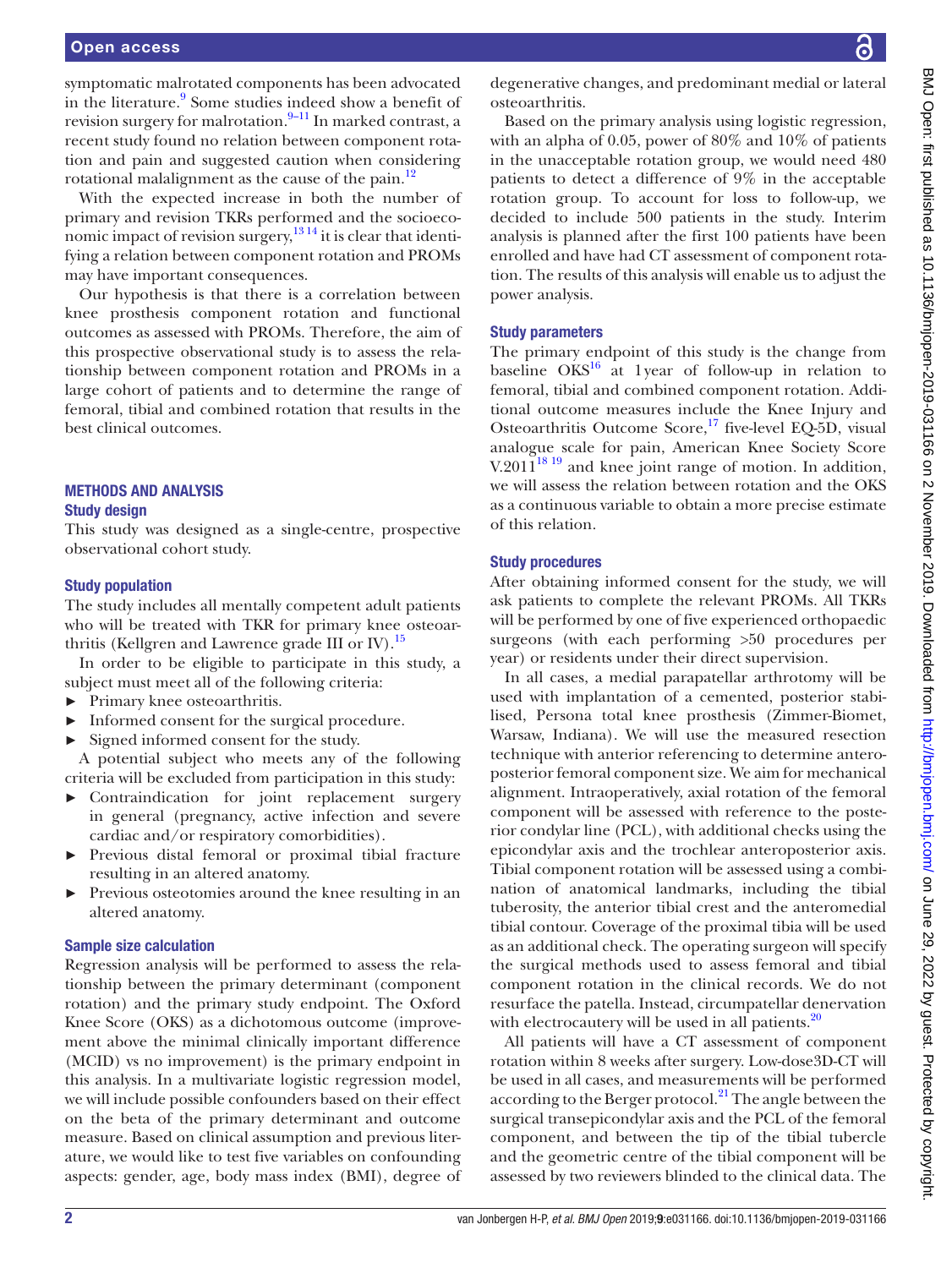mean of the two measurements will be used for calculation of the main study endpoint. Combined component rotation will be obtained by adding the femoral component rotational angle and the tibial component rotational angle for each knee. $21$ 

One to 3days after surgery, patients will be discharged. Regular follow-up visits will be planned at 2 and 8 weeks and 1year after surgery. Knee radiographs (knee anteroposterior and lateral) will be obtained at the 8-weeks and 1-year follow-up visits. At 8 weeks and 1year after surgery, patients will be asked to complete the relevant PROMs.

### Data analysis

We will present descriptive statistics for the different PROMs (preoperative, 8 weeks, 1year postoperative and 1-year change from baseline values) and for component rotation (femoral, tibial and combined component rotation). Continuous data will be summarised using mean with SD or median with range (in case of skewed data).

The following patient demographic data will be presented in a table:

- ► Right or left knee (right/left).
- $\blacktriangleright$  Sex (male/female).
- $\blacktriangleright$  Age (in years).
- $\blacktriangleright$  Height (cm), weight (kg) and BMI (kg/m<sup>2</sup>).

The following surgery-related data will be recorded: ► Number and type of previous surgeries.

- 
- Location, degree and extent of degenerative changes.
- Size of prosthetic components.
- ► Additional surgical procedures performed (lateral patellar release and patellar resurfacing).
- Number and type of complications.

To assess the primary outcome, we will use an MCID of 5 points on the OKS to indicate a meaningful difference between groups.[22](#page-3-10) Logistic regression analysis will then be performed with the change from baseline OKS as the dependent (outcome) variable and the amount of component rotation as the independent variable. Furthermore, we will determine the range of femoral, tibial and combined component rotation that results in the best clinical outcomes.

#### Patient and public involvement

This research was done without patient involvement. Patients were not invited to comment on the study design and were not consulted to develop patient-relevant outcomes or to interpret the results. Patients were not invited to contribute to the writing or editing of this document for readability or accuracy.

#### Ethics and dissemination

The study will be conducted according to the principles of the Declaration of Helsinki (64th WMA General Assembly, Fortaleza, Brazil, October 2013) and in accordance with the Dutch Medical Research Involving Human Subjects Act (WMO) and Good Clinical Practice guidelines.

Approval for this study has been obtained from the Isala Hospital ethics committee (reference number NL68333.075.18) and the local hospital board. Following review of the protocol, the ethics committee concluded that patients will have no direct benefit from this study, and a radiation dose (approximately 0.12mSv) is associated with CT.

Subjects can leave the study at any time for any reason if they wish to do so without any consequences. The investigator can decide to withdraw a subject from the study for urgent medical reasons.

The trial is registered with the Netherlands Trial Register.

The results will be published in a peer-reviewed journal and will be presented at relevant meetings. With inclusion planned in 2019 and 2020, we expect the presentation of the 1-year follow-up data in 2021.

## **DISCUSSION**

Currently, there is no agreed consensus on the optimal strategy in patients with persistent pain following TKR. There is conflicting evidence on the role of component malrotation as a potential cause for persistent pain.

Our study is novel in that it investigates knee prosthesis component rotation in a large cohort of patients undergoing primary TKR and its impact on PROMs. This single-centre, prospective observational cohort study will help clarify whether pain and patient-reported functional outcomes are indeed related to component rotation.

Funding The authors have not declared a specific grant for this research from any funding agency in the public, commercial or not-for-profit sectors.

Competing interests None declared.

Patient consent for publication Not required.

Provenance and peer review Not commissioned; externally peer reviewed.

Open access This is an open access article distributed in accordance with the Creative Commons Attribution Non Commercial (CC BY-NC 4.0) license, which permits others to distribute, remix, adapt, build upon this work non-commercially, and license their derivative works on different terms, provided the original work is properly cited, appropriate credit is given, any changes made indicated, and the use is non-commercial. See: [http://creativecommons.org/licenses/by-nc/4.0/.](http://creativecommons.org/licenses/by-nc/4.0/)

#### ORCID iD

Hans-Peter van Jonbergen<http://orcid.org/0000-0001-8722-4098>

#### **REFERENCES**

- <span id="page-2-0"></span>1 Kahlenberg CA, Nwachukwu BU, McLawhorn AS, *et al*. Patient satisfaction after total knee replacement: a systematic review. *[Hss J](http://dx.doi.org/10.1007/s11420-018-9614-8)* 2018;14:192–201.
- <span id="page-2-1"></span>2 Clement ND, Bardgett M, Weir D, *et al*. The rate and predictors of patient satisfaction after total knee arthroplasty are influenced by the focus of the question. *[Bone Joint J](http://dx.doi.org/10.1302/0301-620X.100B6.BJJ-2017-1292.R1)* 2018;100-B:740–8.
- 3 Gunaratne R, Pratt DN, Banda J, *et al*. Patient Dissatisfaction following total knee arthroplasty: a systematic review of the literature. *[J Arthroplasty](http://dx.doi.org/10.1016/j.arth.2017.07.021)* 2017;32:3854–60.
- 4 Park CN, White PB, Meftah M, *et al*. Diagnostic algorithm for residual pain after total knee arthroplasty. *[Orthopedics](http://dx.doi.org/10.3928/01477447-20160119-06)* 2016;39:e246–52.
- <span id="page-2-2"></span>5 Bell SW, Young P, Drury C, *et al*. Component rotational alignment in unexplained painful primary total knee arthroplasty. *[Knee](http://dx.doi.org/10.1016/j.knee.2012.09.011)* 2014;21:272–7.